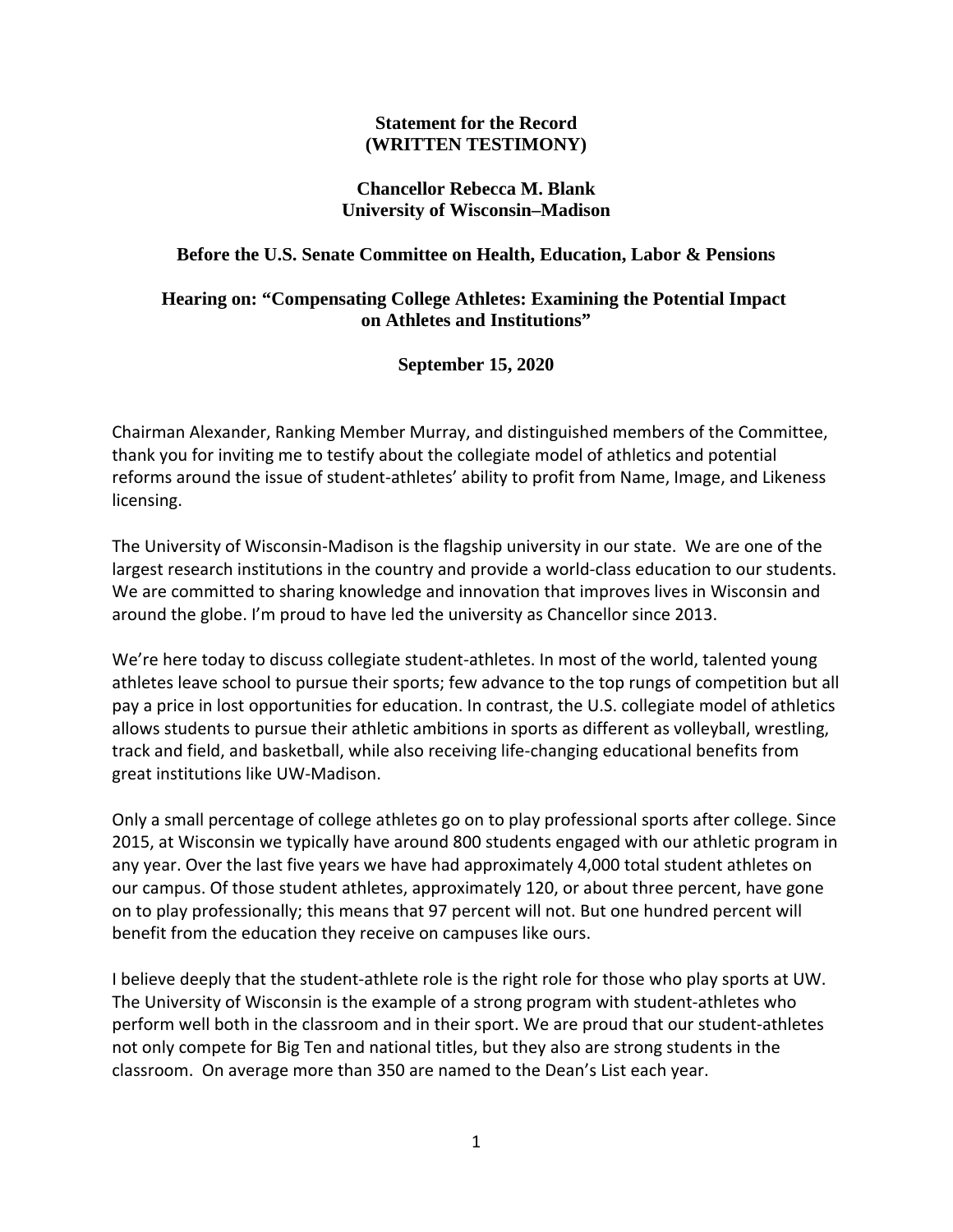During the 2019‐20 academic year, UW student‐athletes majored in 84 areas of study. These majors represent all schools and colleges at UW‐Madison except the School of Pharmacy. The multi‐year graduation rate for our student‐athletes is 90 percent. The overall rate for all NCAA Division I student‐athletes is 88 percent for the data reported in Fall 2019.

Like other schools in the Autonomy Five, or Power Five, conferences, the University of Wisconsin – Madison provides broad-based support for our student-athletes. Financially, our scholarships cover the full cost of attendance, including tuition, books, fees, housing, and other expenses. Those who are eligible receive Pell Grants in addition to their full scholarships. The value of these scholarship benefits provided to student‐athletes receiving a full aid package total nearly \$87,000 for out of state students and more than \$59,000 for a Wisconsin resident per year.

But that's just part of the support received by student‐athletes. They also receive laptops, tutoring and access to dedicated academic advisors. They have access to mentoring and world‐ class coaching, mental health counseling, sports psychologists, state‐of‐the‐art health care including care, which covers any issues for at least two years after they leave the university. They have access to unlimited meals and snacks, all provided free of charge ‐‐ they don't have to pay for food out of their scholarship money. They receive nutrition advice, and career counseling. We also pay for degree completion at any school in the country for those who leave for professional sports but want to complete their degree at a later point.

But all of these benefits are dwarfed by what they receive from their college education. I'm an economist by training and know the extensive literature on the returns to a college education. By any measure, college graduates outperform their peers who have only completed their high school degree. For example, the average college graduate is 24 percent more likely to be employed than a high‐school graduate and average earnings among college graduates averages \$1 million higher over a lifetime. When looking at the benefits received by student‐athletes, for the vast majority, the value of their college degree will be the biggest benefit they receive from their college experience.

Add the scholarship benefits to the other assistance available to student‐athletes and then add in the return to their college education. This is a generous package of benefits – more than is received by any other students on our campus. Their college‐athlete experience also builds a network of friends and experiences that shape them for a lifetime. Their education has the power to change the trajectory of entire families, particularly among first‐generation college students or those who but for their athletic ability may not have the opportunity to attend college at all.

The business model for college athletics is greatly misunderstood by the public. The American collegiate model is focused on offering athletic opportunities to a broad base of student‐ athletes in a wide range of sports, regardless of their revenue potential. If college sports followed the business model used by private companies, we would compete in the sports that generate positive cash flow and eliminate all others. That's not the model any university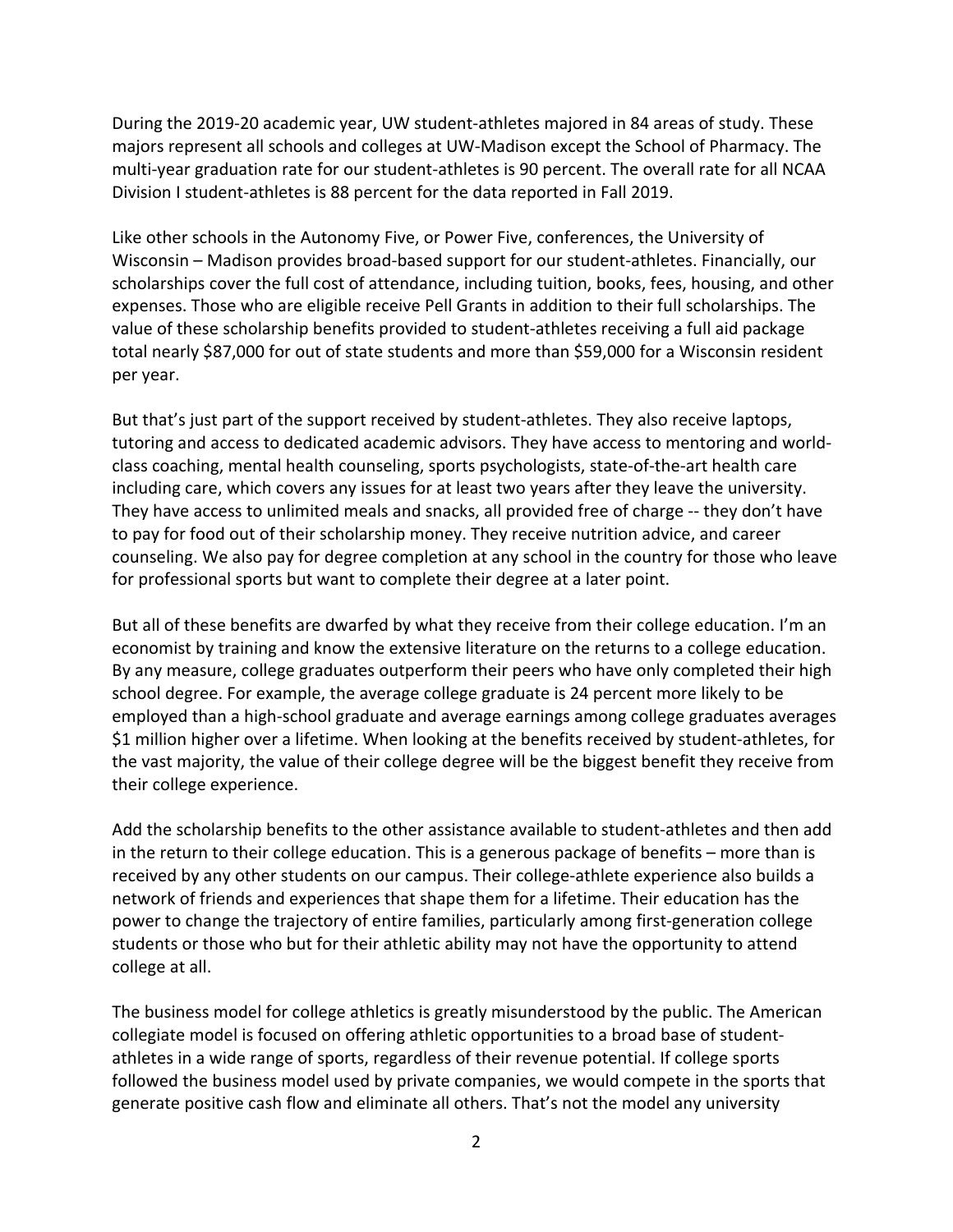follows. For instance, at the University of Wisconsin, only football and men's basketball are revenue‐generating sports. Our other 21 sports cost more money than they generate – and that is true almost everywhere, with very few exceptions.

But we're not running college sports primarily to make money. We are offering training and competitive experiences to a large number of students with diverse athletic skills. That fits into our educational model, where our goal is to help students develop their skills, their self‐ discipline, their self‐knowledge and self‐confidence over the college years. If we had to spend all of our revenue only within our two revenue‐producing sports, there would be no Olympic sport opportunities and a relatively small number of student‐athletes. Under these circumstances, I'm not sure we would choose to run an athletic program at UW‐Madison. Our 800 athletes across 23 sports are all part of the fabric of our institution. I'm proud of all of them.

Collectively within the Big Ten, member institutions offer nearly 350 varsity sport programs that provide opportunities to over 9,500 student‐athletes. In addition, Big Ten institutions will provide nearly \$240 million in athletics scholarships this year.

College athletics has continued to evolve and the system has changed as the needs and demands of student athletes has changed. For instance, there are a variety of recent NCAA Autonomy 5 rule changes to further support student‐athletes including a more inclusive definition of full cost of attendance, more extensive medical expenses and meal provisions, to name a few.

We are now in the midst of a lively national discussion on how to best allow students to generate income from Name, Image, and Likeness, familiar known as NIL. Other students have this opportunity and I support finding ways for student‐athletes to do so as well. I'd like to discuss the parameters of how this should look.

As the debate about Name, Image, and Likeness rights has progressed, it has become clear that some would like to use this to upend the entire collegiate model. As noted, I agree that we need to change our NIL rules, and as you know, the NCAA is in the midst of finalizing new rules that allow students to benefit from their NIL, with some guideposts around how this would work. This will also require assistance from Congress through legislation setting national standards. But this must be done thoughtfully. Federal legislation needs to improve the situation for student‐athletes, not make it worse.

The NCAA, the Big Ten, and the A5 have endorsed a set of consensus principles on NIL that we hope Congress will consider.

 **We need Congress to pass federal legislation.** The members of the Big Ten and the A5 conferences agree that it is time to reform the rules around Name, Image, and Likeness and we urge Congress to adopt a national standard in short order. A national framework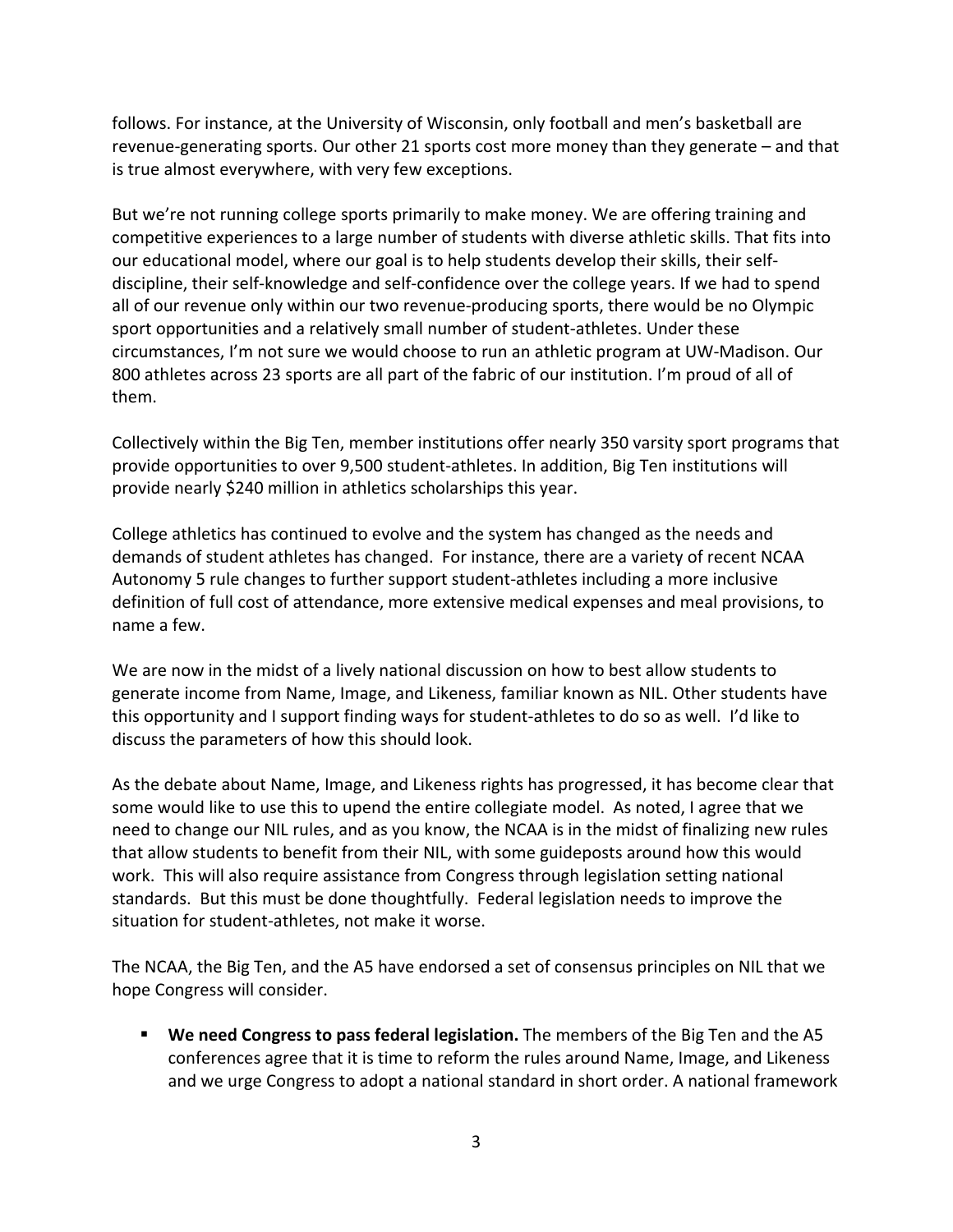is imperative—we cannot function under a hodgepodge of state laws that make it difficult to have a level playing field for recruiting or competition.

- **Congress must enact a law before July 2021.** Time is of the essence. The state of Florida passed a NIL law that takes effect on July 1. Four other states have also passed NIL laws and 31 other states are considering such laws. The need is obvious for a national framework that is universal, fair, and can be implemented without threat of legally upending the collegiate model.
- **Congress must include a preemption.** A number of state laws are already enacted, and more states are proposing action, so it is vital that federal legislation include a preemption over the state laws. In addition, the NCAA has faced many antitrust lawsuits, so we hope Congress will include a safe harbor to allow the implementation of NCAA rules on NIL. This is a request for a very narrowly‐tailored antitrust exemption that allows NCAA to enforce common rules about NIL without facing constant external lawsuits.
- Protect college recruiting. Student-athletes should have new avenues to pursue payment from third parties for NIL – but those transactions should be totally outside the recruiting process. It would be a mistake to allow NIL to corrupt the recruiting process, allowing the promise of payments, directly by schools or indirectly by boosters or sponsors. This will contaminate the recruiting process.

The guardrails needed around the recruiting process are to protect our student‐athletes. It doesn't take much imagination to envision a car dealership or other business offering to pay a 17‐year old five‐star recruit still in high school to enroll at the local university and not consider other options.

- **Prevent pay for play.** Our student-athletes are not professional athletes, and they should not be paid to participate in sports. It is essential to preserve the collegiate model that provides opportunity for so many.
- **Student‐athletes are not university employees.** We must make clear that our student‐ athletes are students, and not university employees. Their first priority is to work in the classroom toward a college degree.

I have recently been appointed to the NCAA's Division-I Board of Directors. The association is currently in the process of considering new rules for student‐athletes to benefit from their Name, Image, and Likeness. By the end of next month, each division should have legislation drafted to update NIL rules.

Speaking personally, I want to assure you that I value the role of the Congress in constructing a national framework on NIL. I do not believe you should wait on the process at the NCAA to be